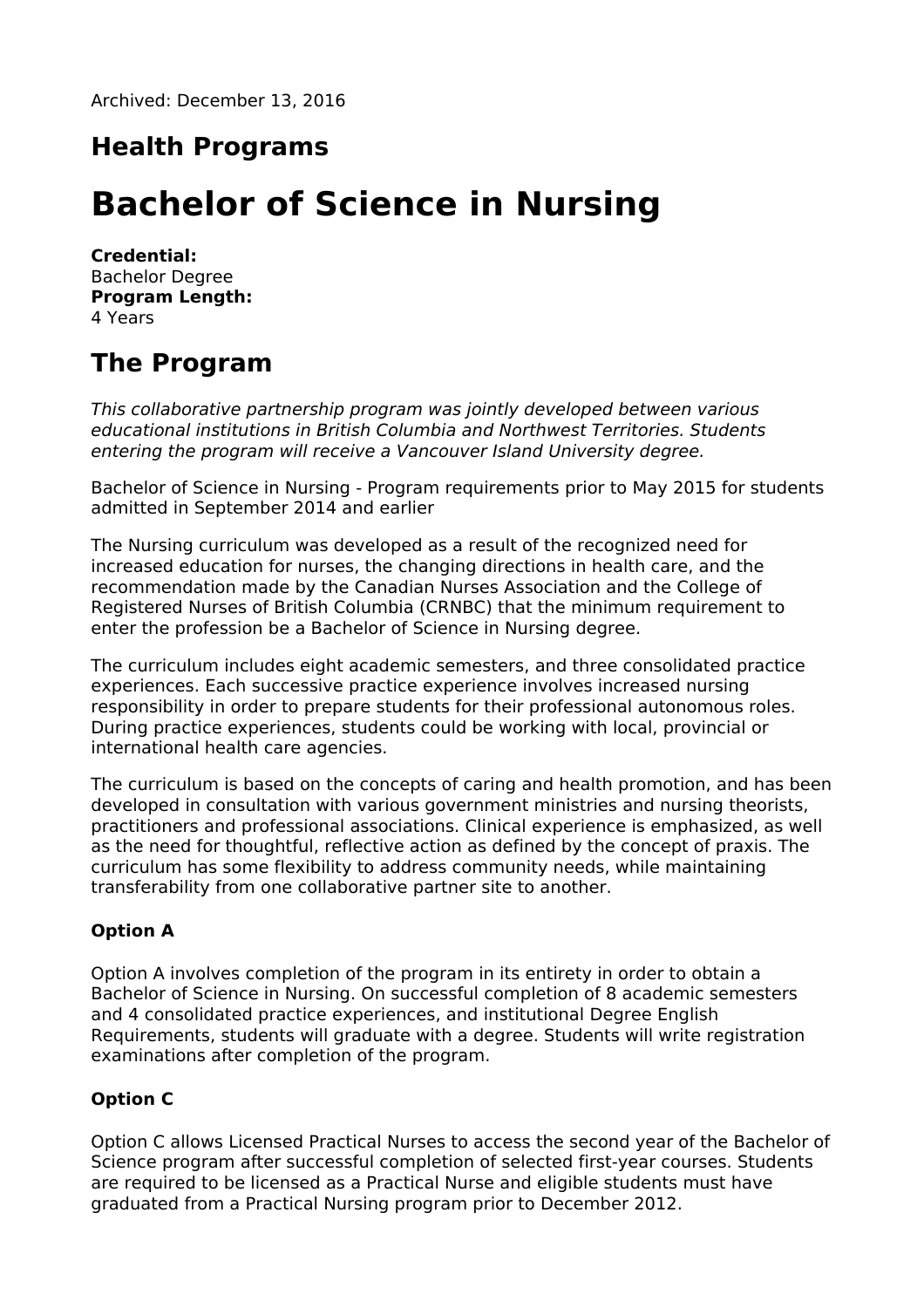# **Program Outline**

### **Program Outline - Option A - Bachelor of Science in Nursing**

| Year 1                                                                           | <b>Credits</b> |
|----------------------------------------------------------------------------------|----------------|
| NURS 100 - (Health and Healing I: Living Health)                                 | 3              |
| NURS 102 - (Relational Practice I: Self and Others)                              | 3              |
| NURS 103 - (Professional Practice I: Introduction to the Profession of Nursing)  | 3              |
| NURS 104 - (Nursing Practice I: Introduction to Nursing Practice)                | 4.5            |
| NURS 110 - (Health and Healing II: Health Indicators)                            | 3              |
| NURS 111 - (Nursing Learning Centre II)                                          | 3              |
| NURS 113 - (Professional Practice II: Introduction to the Discipline of Nursing) | 3              |
| NURS 114 - (Nursing Practice II: Coming to Know the Client)                      |                |
| NURS 175 - (Consolidated Practice Experience I)                                  | 6              |
| BIOL 156 - (Nursing: Anatomy and Physiology I)                                   | 4              |
| BIOL 157 - (Nursing: Anatomy and Physiology II)                                  | 4              |
| Degree English Requirements                                                      | 6              |
| Semester Credits                                                                 | 47.5           |

| Year <sub>2</sub>                                                            | <b>Credits</b> |
|------------------------------------------------------------------------------|----------------|
| NURS 200 - (Health & Healing III: Health Challenges/Healing Initiatives)     |                |
| NURS 201 - (Nursing Learning Centre III)                                     | 3              |
| NURS 202 - (Relational Practice II: Creating Health Promoting Relationships) | ٦              |
| NURS 204 - (Nursing Practice III: Promoting Health & Healing)                | 5              |
| NURS 208 - (Health Sciences III: Pathophysiology I)                          |                |
| NURS 210 - (Health & Healing IV: Health Challenges/Healing Initiatives)      |                |
| NURS 211 - (Nursing Learning Centre IV)                                      |                |
| NURS 214 - (Nursing Practice IV: Promoting Health & Healing)                 | 6              |
| NURS 218 - (Health Science IV: Pathophysiology II)                           | З              |
| PHIL 331 - (Ethics in Health Care)                                           | з              |
| NURS 275 - (Consolidated Practice II)                                        | 6              |
| Semester Credits                                                             | 41             |

| Year 3                                                                         | <b>Credits</b> |
|--------------------------------------------------------------------------------|----------------|
| NURS 300 - (Health & Healing V: Complex Health Challenges/Healing Initiatives) |                |
| NURS 301 - (Nursing Learning Centre V)                                         |                |
| NURS 302 - (Relational Practice III: Connecting Across Difference)             |                |
| NURS 304 - (Nursing Practice V: Promoting Health & Healing)                    | 6              |
| NURS 310 - (Health & Healing VII: Promoting Community & Societal Health)       |                |
| NURS 313 - (Professional Practice IV: Nursing Inquiry)                         |                |
| NURS 314 - (Nursing Practice VI: Promoting Health of Communities & Society)    |                |
| NURS 318 - (Health & Healing VI: Global Health Issues)                         |                |
| NURS 375 - (Consolidated Practice Experience III)                              | 8              |
| Elective other than Nursing*                                                   | 3              |
| Semester Credits                                                               | 39             |

**\*** General electives: Any VIU course numbered 100 and above with content dissimilar to the BSN. Courses with a "T" suffix are not eligible as electives. Students interested in taking a non-VIU elective must consult with the BSN advisor.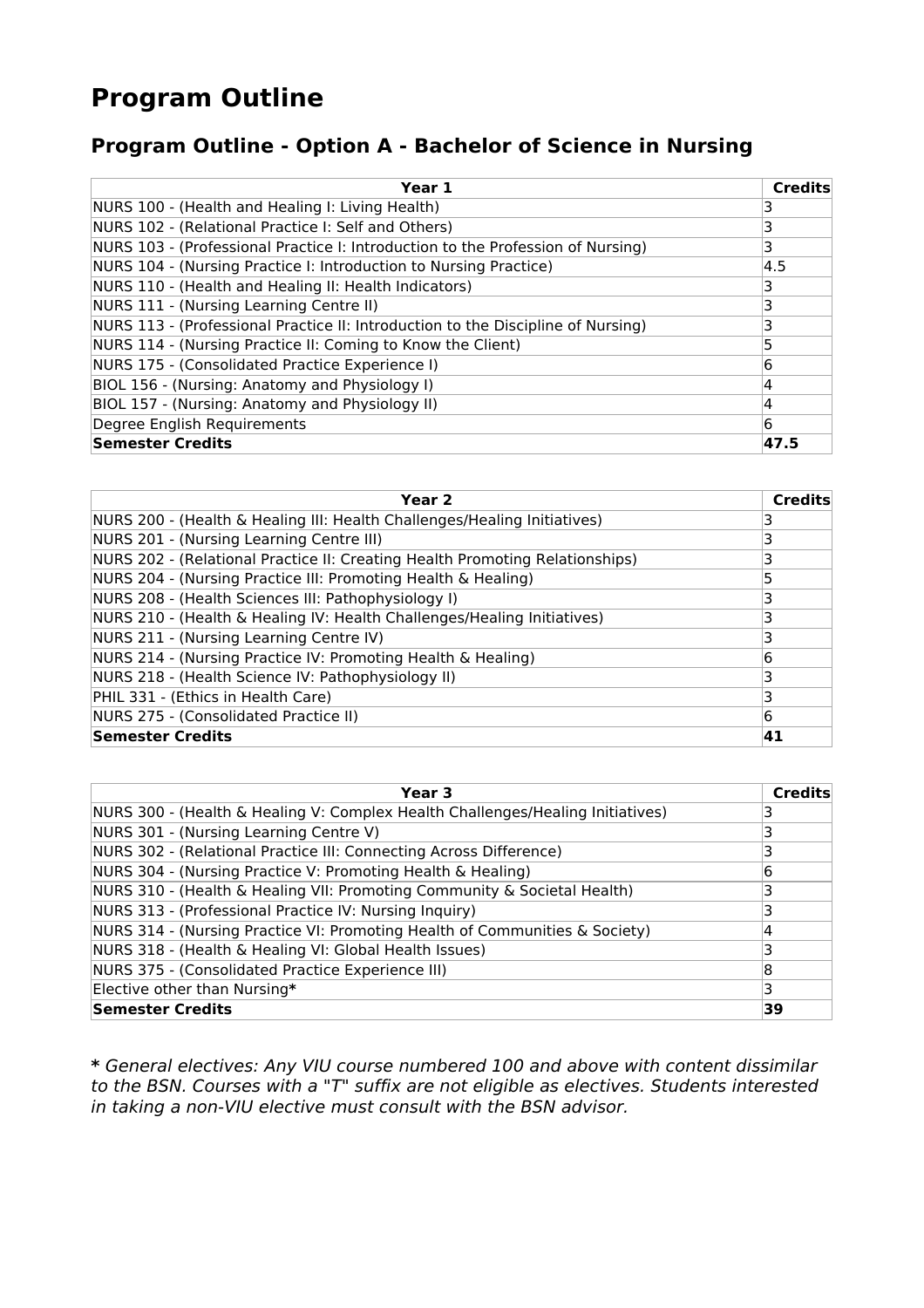| Year 4                                                           | <b>Credits</b> |
|------------------------------------------------------------------|----------------|
| NURS 400 - (Professional Practice V: Leadership in Nursing)      |                |
| NURS 403 - (Professional Practice VI: Nursing Research)          |                |
| NURS 404 - (Nursing Practice VII: Engaging in Leadership)        |                |
| Approved Nursing elective                                        |                |
| Elective other than Nursing*                                     | 3              |
| NURS 414 - (Nursing Practice VIII: Transition to Graduate Nurse) | 12             |
| <b>Semester Credits</b>                                          | 28             |

**\*** General electives: Any VIU course numbered 100 and above with content dissimilar to the BSN. Courses with a "T" suffix are not eligible as electives. Students interested in taking a non-VIU elective must consult with the BSN advisor.

### **Program Outline - Option C - LPN Access to BSN**

| Year 1                                                       | <b>Credits</b> |
|--------------------------------------------------------------|----------------|
| BIOL 156 - (Nursing: Anatomy and Physiology I)               | 14             |
| BIOL 157 - (Nursing: Anatomy and Physiology II)              | 14             |
| Degree English Requirements                                  | 16             |
| NURS 170 - (Health and Healing Bridge-In (Access for PN))    | ₹              |
| NURS 173 - (Professional Practice Bridge-In (Access for PN)) |                |
| Semester Credits                                             | 20             |

# **Admission Requirements**

- General admission requirements apply.
- Minimum "C+" in each of Chemistry 11, Biology 12, English 12, and a minimum "C+" in one of Principles of Mathematics 11, Pre–Calculus 11, Foundations of Mathematics 12; or equivalents.
- Admission rankings are determined by GPA scores.

For detailed information about admission and selection criteria please contact the Advising Centre at 1-888-920-2221 local 6410.

#### **Notes on Admission**

- Aboriginal students can apply for reserve seats by submitting the Access Initiative for Aboriginal Students form.
- **Note:** The following documents are required by the first day of classes.
	- Completed Immunization Requirements Form
	- Proof of C.P.R. level "C" training.
	- Proof of W.H.M.I.S. training. Courses are offered through VIU's Professional Development and Training for Nanaimo,Duncan, and Powell River.
	- Criminal Record Check. Fieldwork and/or practicums will require a satisfactory criminal record check prior to placement. Criminal Record Checks are requested through VIU. The Registration Centre at VIU will contact prospective students by mail regarding the requirements for a Criminal Record Check. Criminal Record Checks are processed through the Ministry according to the Criminal Records Review Act. A check completed through the RCMP is not sufficient to meet the requirements of the Act.
- Students who have graduated from an approved Licensed Practical Nursing (LPN) program and who have practiced a minimum of 450 hours as an LPN in BC within the preceding two years will be given advanced credit for NURS 175.